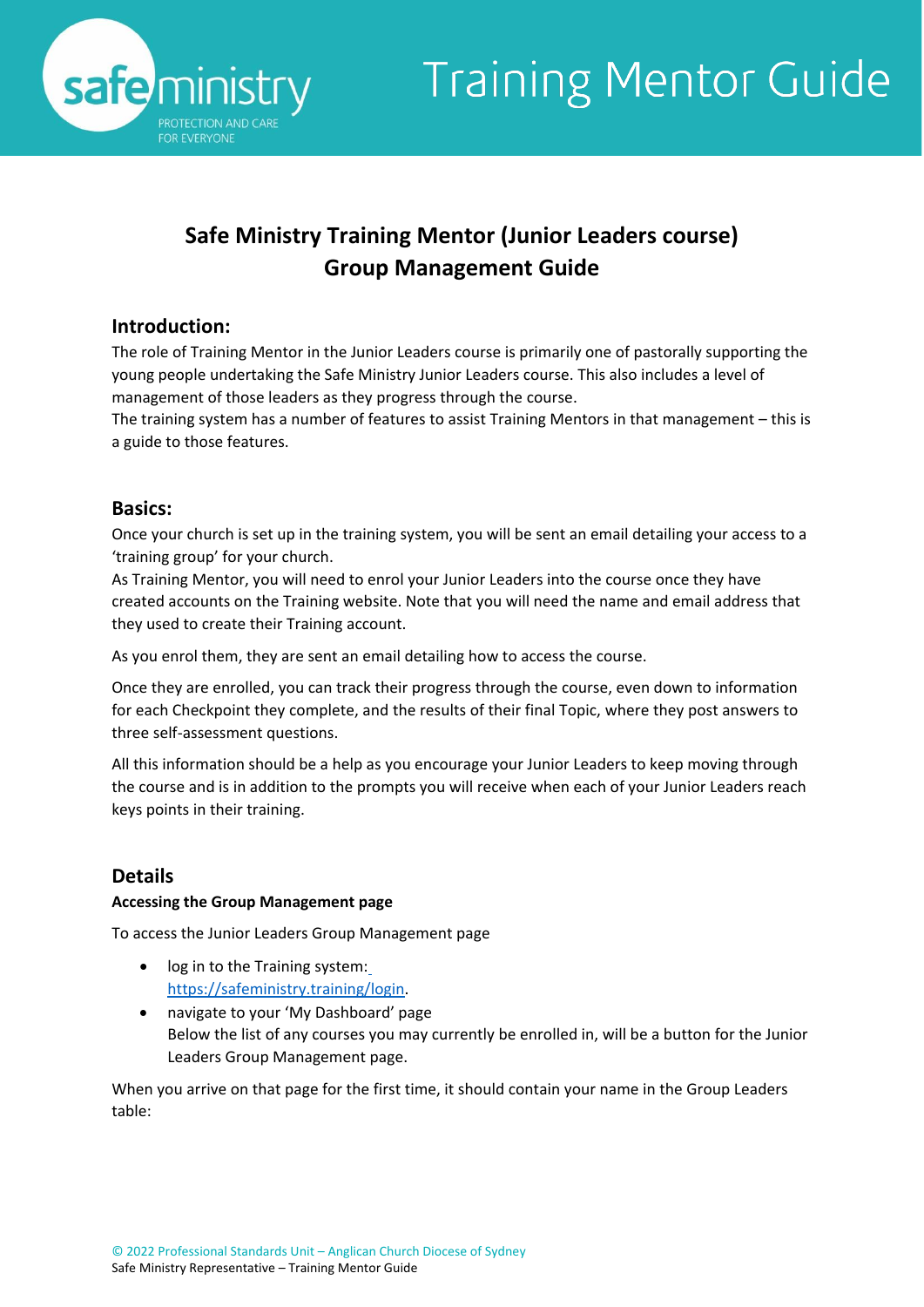

|                                       |                            |                                                     | amhudhad <sub>harta</sub> 14 |
|---------------------------------------|----------------------------|-----------------------------------------------------|------------------------------|
| Group: JL - Mentors Church Test Group |                            | <b>Junior Leaders Group Management</b>              |                              |
| <b>Enrolled Users</b><br>Users $\vee$ |                            |                                                     | Reports v                    |
| Q Search<br>20 Per Page v             |                            | $\,$ $\,$<br>$\mathbf{y}$<br>$\alpha$<br>$\epsilon$ |                              |
| <b>Group Leaders</b><br>1 leaders     |                            |                                                     |                              |
| ■<br><b>First Name</b><br>Jack        | <b>Last Name</b><br>Mentor | Email<br>info3@safeministry.training                |                              |
| The Safe Ministry Team                | Support                    |                                                     | Search the site              |

#### **Enrolling Junior Leaders.**

Note: you can only enrol leaders who have a safe ministry training account.

To enrol a Junior Leader in your group, click on the 'Users' button on the left and choose 'Add one'. This will open a pop up window.

Selecting 'Add multiple' will allow to enter multiple Junior Leader details at once.

|                              |             |                             | add Clara   |
|------------------------------|-------------|-----------------------------|-------------|
|                              |             |                             |             |
|                              |             | Add and invite user         | ⊗           |
| r Leaders                    |             | <b>First Name*</b>          |             |
|                              |             | John                        |             |
|                              |             | Last Name*                  |             |
| ser was already registered o |             | Smith                       |             |
| - Mentors Churc              |             | Email*                      |             |
| <b>Jsers</b>                 |             | info1@safeministry.traning  |             |
|                              |             | Add User                    |             |
|                              |             |                             |             |
|                              |             |                             |             |
| ne Y                         | Last Name Y | Email                       | Status Y    |
|                              | Jones       | info2@safeministry.training | Not Started |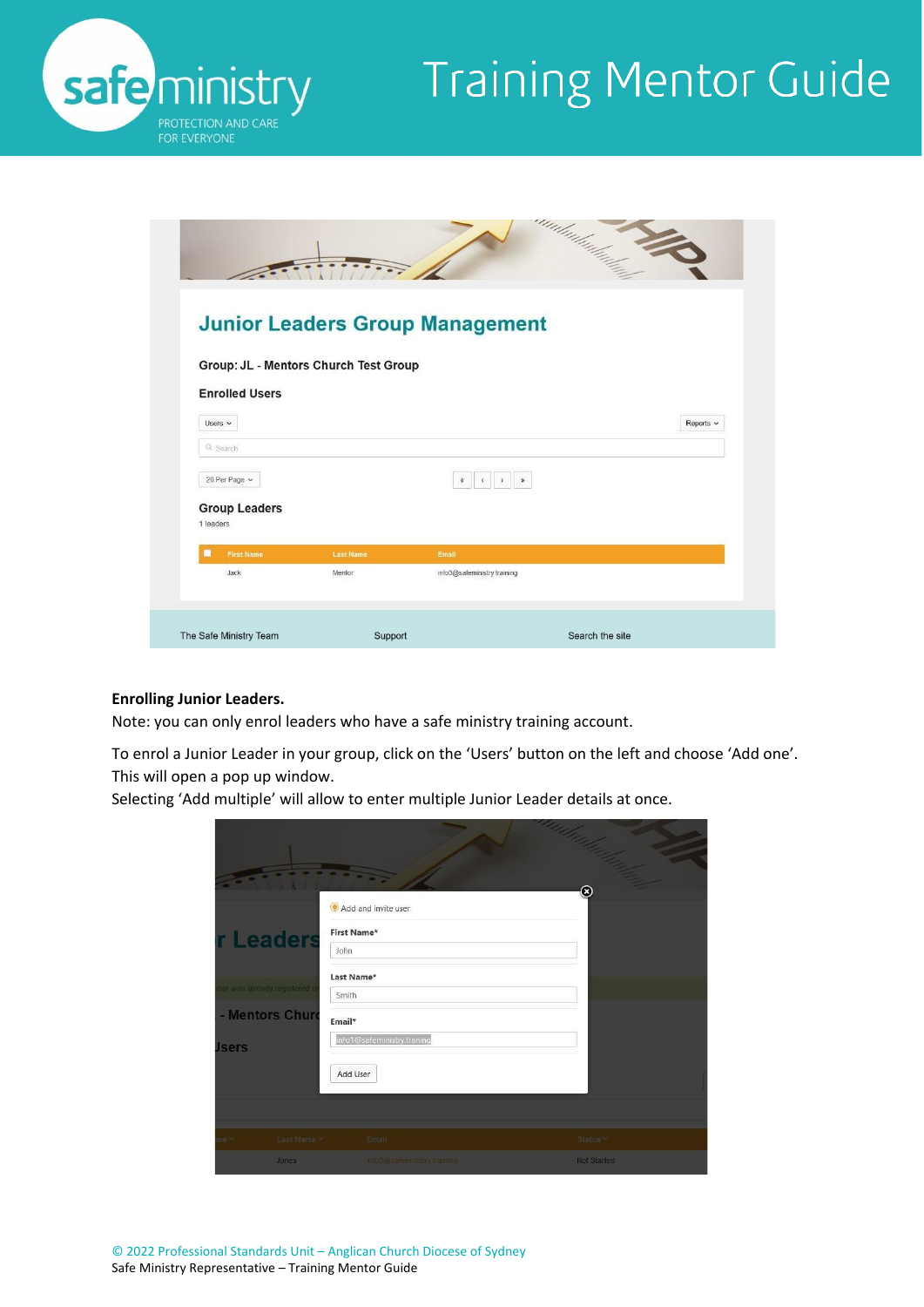



Enter the Junior Leaders' first and last name, making sure you have the spelling they used in creating their account, and the correct email address for their account.

Click 'Add User' and within a few seconds, their name should appear in the Enrolled Users table:

|                                       |           |                                                                                                       | umlimladarlarda     |                |
|---------------------------------------|-----------|-------------------------------------------------------------------------------------------------------|---------------------|----------------|
|                                       |           |                                                                                                       |                     |                |
|                                       |           |                                                                                                       |                     |                |
|                                       |           |                                                                                                       |                     |                |
|                                       |           | <b>Junior Leaders Group Management</b>                                                                |                     |                |
|                                       |           |                                                                                                       |                     |                |
|                                       |           | The specified user was already registered on the site and has been automatically added to this group. |                     |                |
| Group: JL - Mentors Church Test Group |           |                                                                                                       |                     |                |
|                                       |           |                                                                                                       |                     |                |
| <b>Enrolled Users</b>                 |           |                                                                                                       |                     |                |
| Users $\sim$                          |           |                                                                                                       |                     | Reports v      |
|                                       |           |                                                                                                       |                     |                |
|                                       |           |                                                                                                       |                     |                |
| Q Search                              |           |                                                                                                       |                     |                |
| п<br>First Name V                     | Last Name | Email                                                                                                 | Status <sup>V</sup> |                |
| п<br>Anne                             | Jones     | info2@safeministry.training                                                                           | Not Started         |                |
|                                       |           |                                                                                                       |                     |                |
| John                                  | Smith     | info1@safeministry.traning                                                                            | Not Started         |                |
| 20 Per Page v                         |           | 1<br>$\rightarrow$<br>K.                                                                              | $\mathbf{z}$        | $1 - 2$ of $2$ |

Repeat this process to enrol all your Junior Leaders into the course.

#### **Reports.**

You can check on individual Junior Leader's progress, drilling down to individual Topics/Sub Topics and Checkpoints by clicking on the 'Reports' drop-down on the right side of the page.

A *course* report will look like this:

| Group<br>JL - Mentors Church Test Group |             | Course<br>$\overline{\mathbf{v}}$ | Junior Leaders | $\overline{\phantom{a}}$ |
|-----------------------------------------|-------------|-----------------------------------|----------------|--------------------------|
| <b>Export CSV</b>                       |             |                                   |                |                          |
| Q Search                                |             |                                   |                |                          |
| First Name ^                            | Last Name ^ | Email                             | % Complete     | <b>Date Completed</b>    |
| Anne                                    | Jones       | info2@safeministry.training       | 58%            |                          |
| John                                    | Smith       | info1@safeministry.training       | 43%            |                          |
|                                         |             | $\alpha$                          | $\mathbf{v}$   | $1 - 2$ of 2             |

Note the progress of each Leader expressed as a percentage.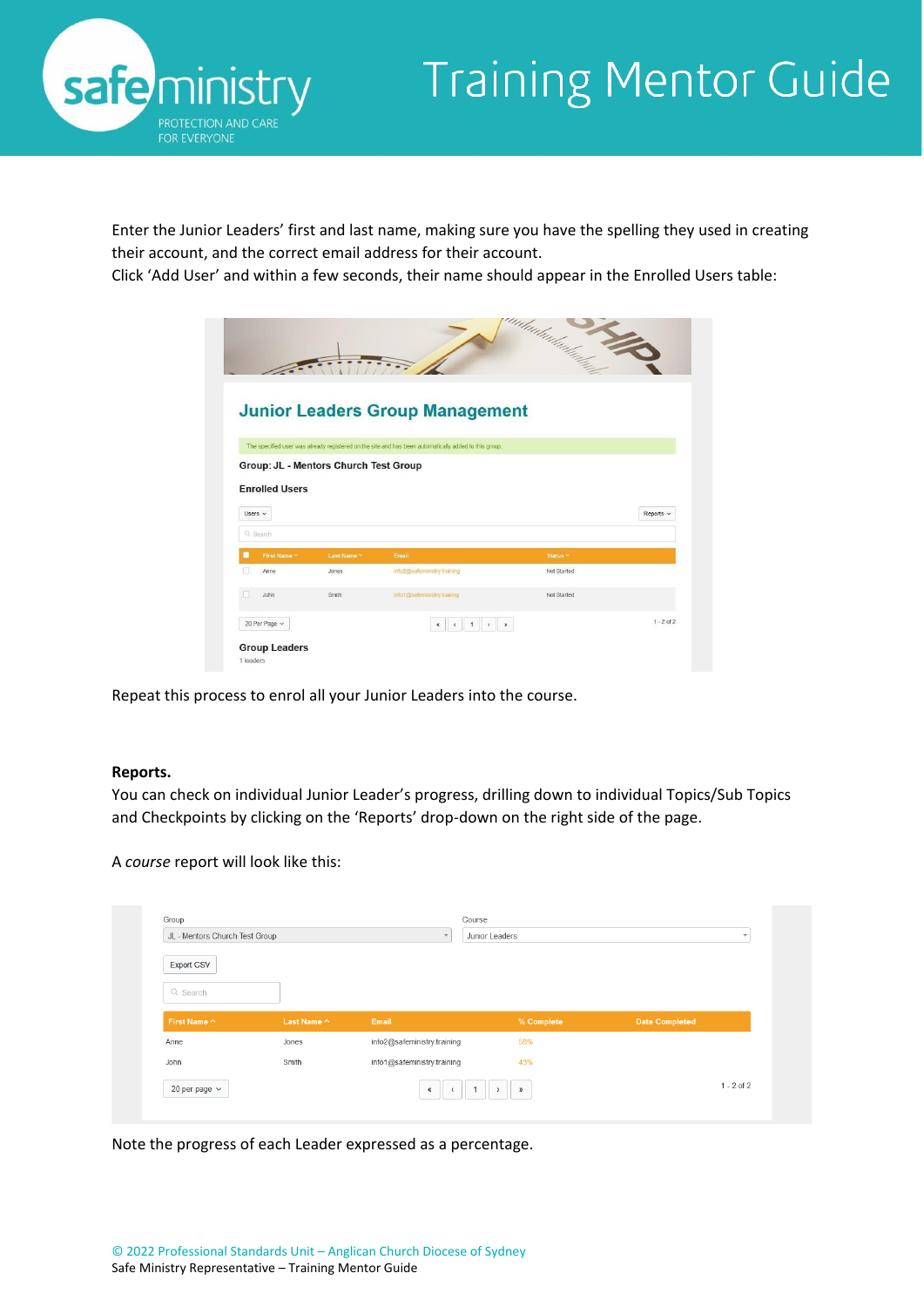

Choosing the '*Checkpoint'* report takes you to:

| < Back to Group Management     |                    |                |                           |              |                                             |  |
|--------------------------------|--------------------|----------------|---------------------------|--------------|---------------------------------------------|--|
| Group                          |                    | Course         |                           |              | Checkpoint                                  |  |
| JL - Mentors Church Test Group |                    | Junior Leaders |                           |              | Select Checkpoint                           |  |
| Show<br>30<br>Search           | entries            |                |                           |              | <b>Select Checkpoint</b>                    |  |
| O                              |                    |                |                           |              | cj01 - Junior Leaders Topic 1<br>Checkpoint |  |
| <b>First Name</b>              | <b>▼ Last Name</b> | $\times$ Email | Quiz Score                | $\mathbf{v}$ |                                             |  |
|                                |                    |                |                           |              | cj02 - Junior Leaders Topic 2               |  |
|                                |                    |                | No matching records found |              | Checkpoint                                  |  |

Where you select a Checkpoint in the course to reveal information on your Junior Leaders performance in those mini-quizzes.

Selecting '*Progress'* under the Reports drop-down will allow you to drill down into the individual Topics/Sub Topics for any of your Leaders. The screen will look like this:

| <b>Junior Leaders Progress Report</b><br>< Back to Group Management<br>Search users<br>smith |  |
|----------------------------------------------------------------------------------------------|--|
|                                                                                              |  |
|                                                                                              |  |
|                                                                                              |  |
|                                                                                              |  |
| Smith, John [info1@safeministry.training]                                                    |  |

You select a Leader by starting to type either the Leaders' name or email address and select the correct one offered.

You will then be presented with a drop-down list of that Leader's Topics and Sub-Topics that you can browse: